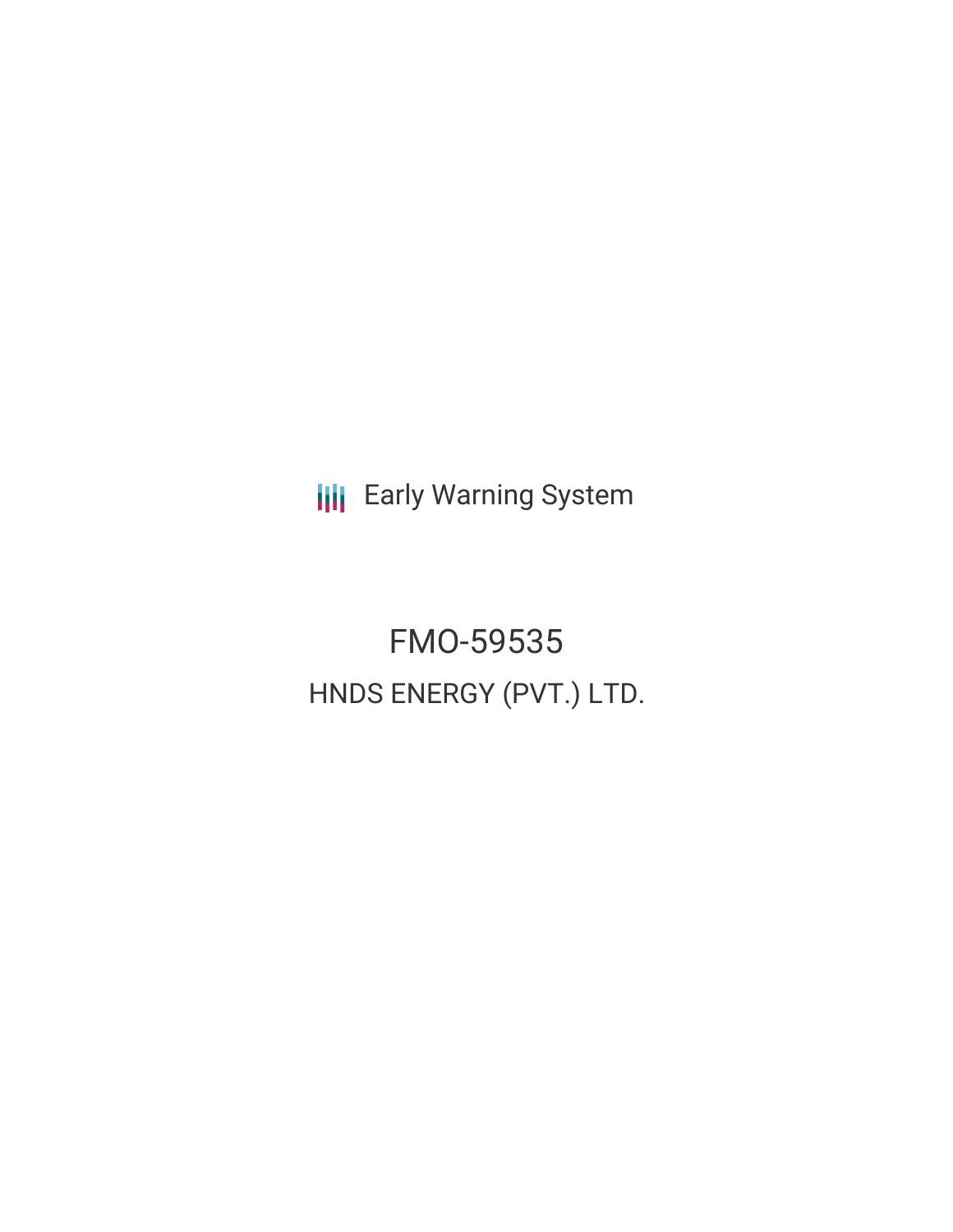

# **Quick Facts**

| <b>Countries</b>               | Pakistan                                      |  |  |  |  |
|--------------------------------|-----------------------------------------------|--|--|--|--|
| <b>Specific Location</b>       | Sukkur                                        |  |  |  |  |
| <b>Financial Institutions</b>  | Netherlands Development Finance Company (FMO) |  |  |  |  |
| <b>Status</b>                  | Approved                                      |  |  |  |  |
| <b>Bank Risk Rating</b>        | A                                             |  |  |  |  |
| <b>Voting Date</b>             | 2021-02-18                                    |  |  |  |  |
| <b>Borrower</b>                | <b>Scatec ASA</b>                             |  |  |  |  |
| <b>Sectors</b>                 | Energy                                        |  |  |  |  |
| <b>Investment Type(s)</b>      | Loan                                          |  |  |  |  |
| <b>Investment Amount (USD)</b> | $$13.04$ million                              |  |  |  |  |
| <b>Project Cost (USD)</b>      | \$40.00 million                               |  |  |  |  |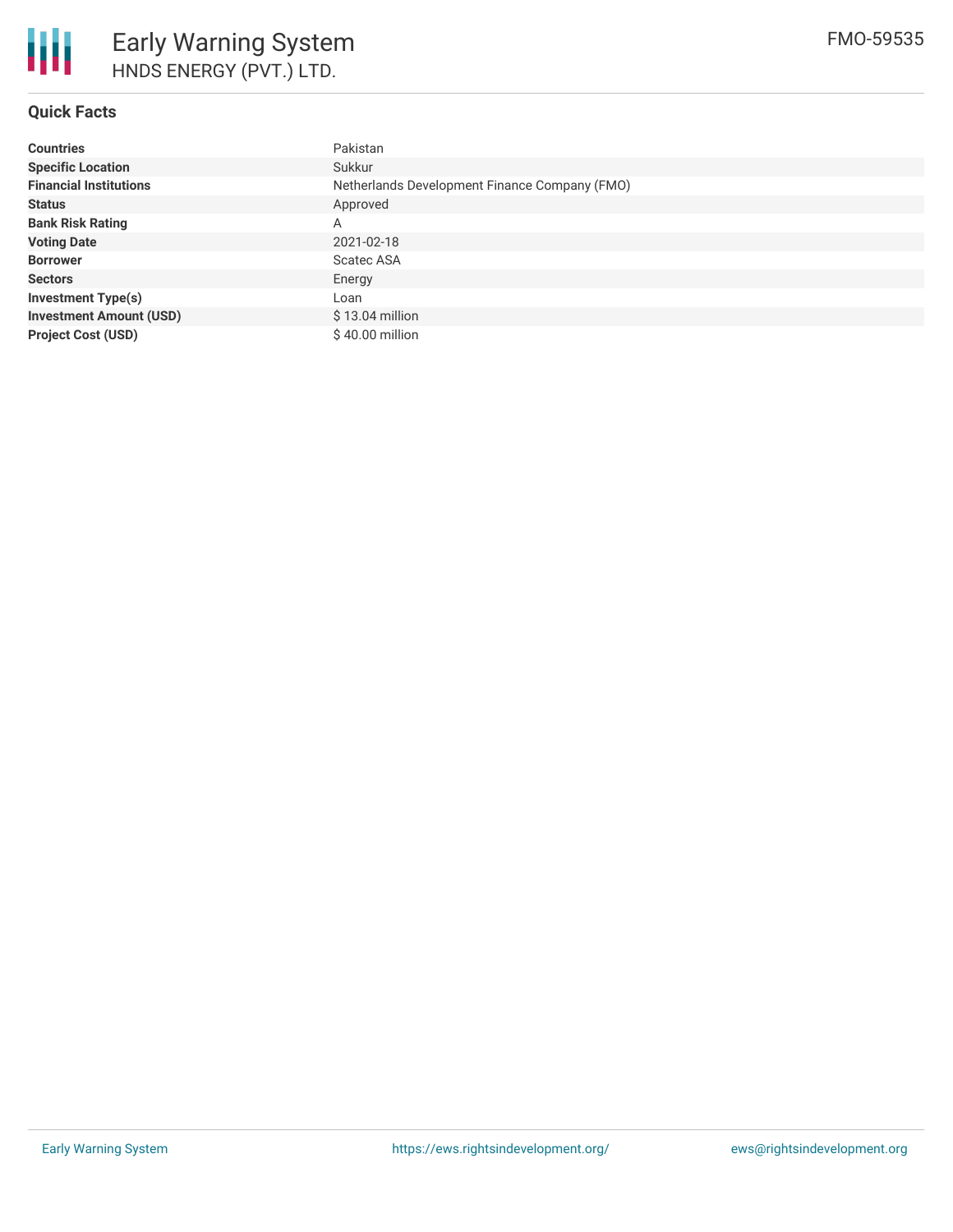

## **Project Description**

According to the bank's website, "The proposed debt funding will be dedicated to the development and construction of 3 plants with each 50MWac in Pakistan. The FMO proposed investment in Sukkur is in total up to EUR40m in 3 Senior (USDbased) loans, with the remaining Senior debt coming from local banks (and in local currency). The project has 3 separate SPVs and will be financed on a standalone basis: HNDS Energy (Pvt) Ltd, Helios Power (Pvt) Ltd., and Meridian Energy (Pvt) Ltd. Scatec and its local partners (Nizam Energy (Private) Ltd will provide the necessary equity contributions."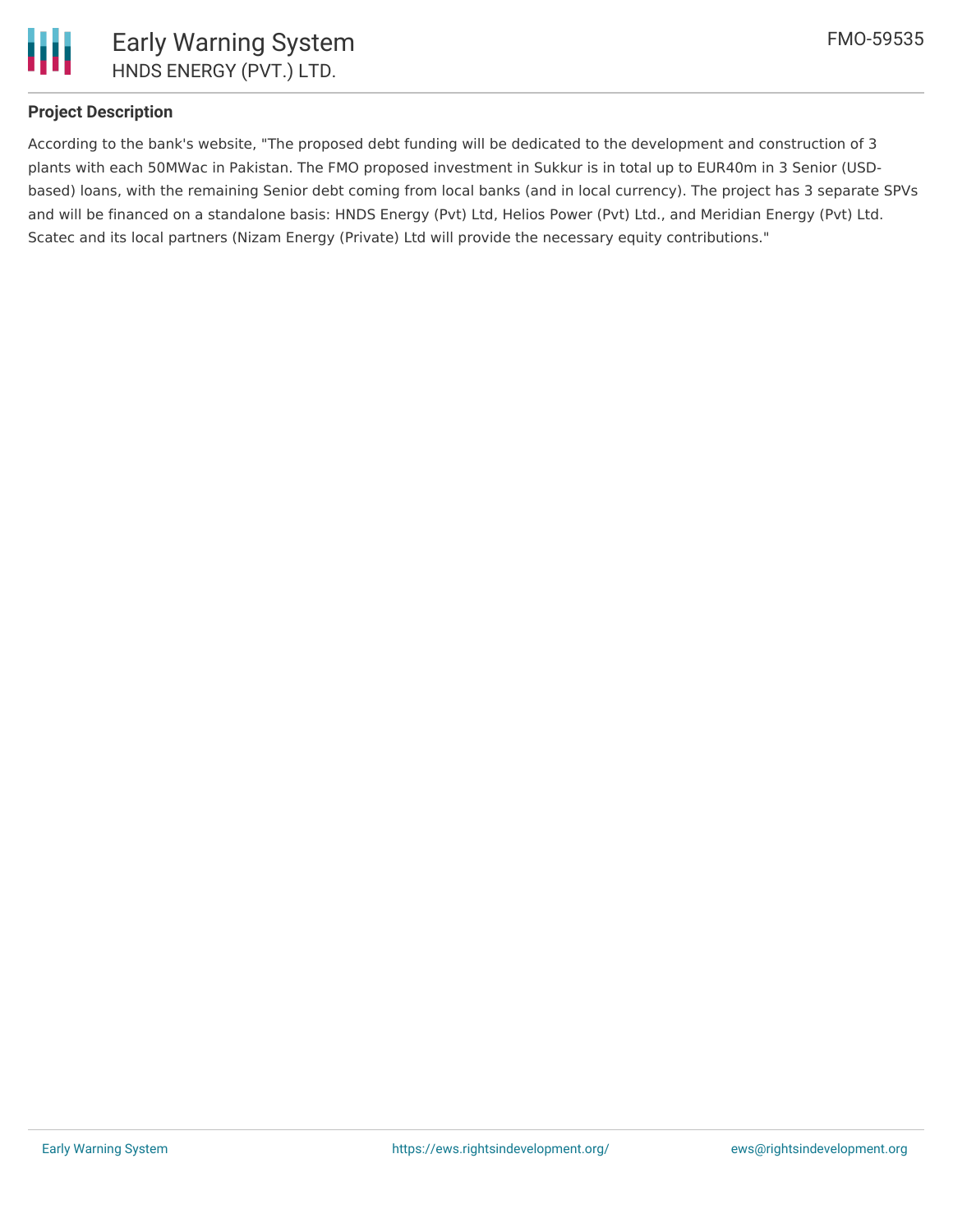

### **Investment Description**

Netherlands Development Finance Company (FMO)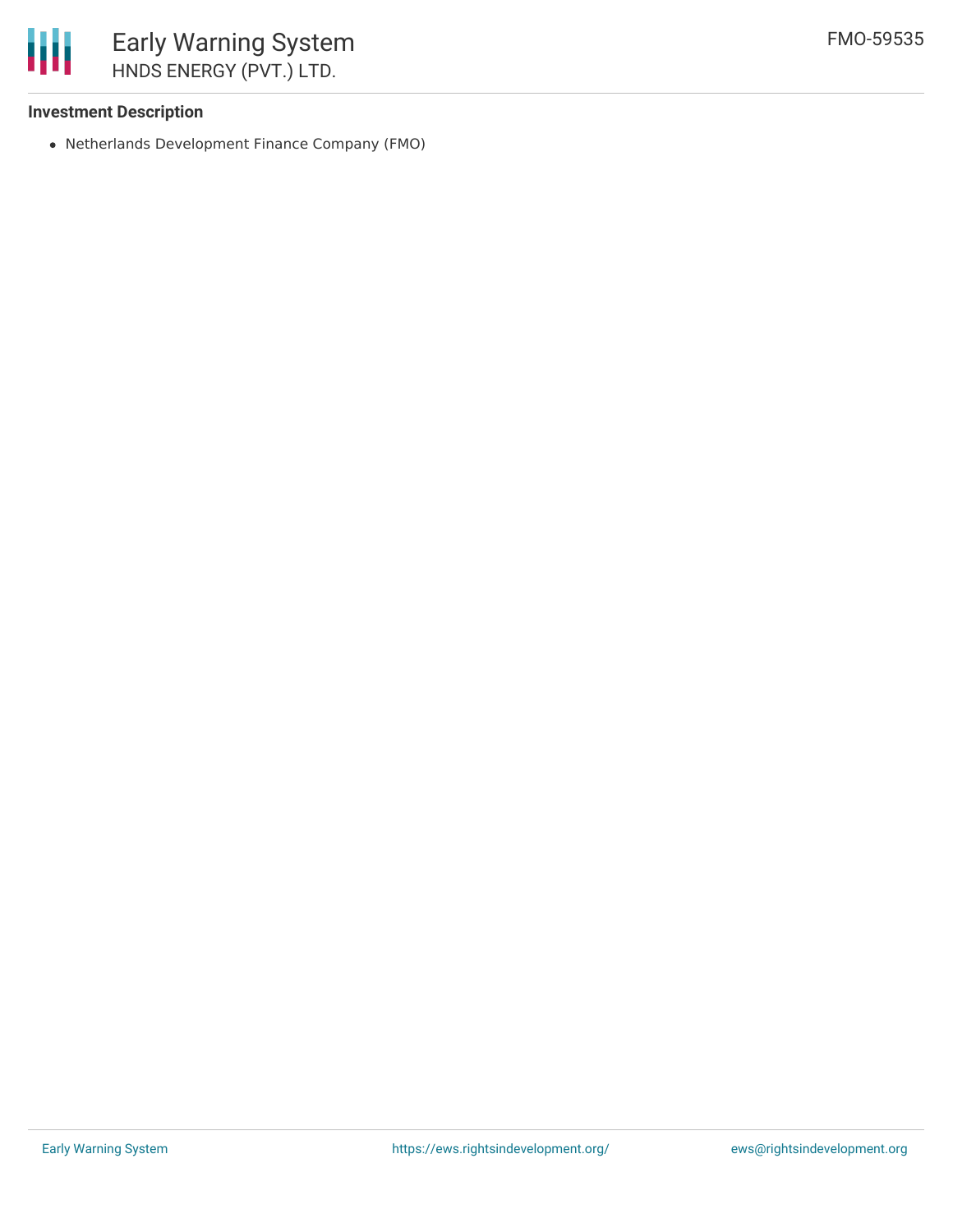

# Early Warning System HNDS ENERGY (PVT.) LTD.

| <b>Private Actor 1</b>   | <b>Private Actor</b><br>1 Role | <b>Private Actor</b><br>1 Sector | <b>Relation</b> | <b>Private Actor 2</b> | <b>Private Actor</b><br>2 Role | <b>Private Actor</b><br>2 Sector |  |
|--------------------------|--------------------------------|----------------------------------|-----------------|------------------------|--------------------------------|----------------------------------|--|
| $\sim$                   | $\sim$                         | $\overline{\phantom{a}}$         |                 | HNDS Energy (Pvt) Ltd  | Subsidiary                     | $\overline{\phantom{a}}$         |  |
| $\overline{\phantom{0}}$ |                                |                                  |                 | Scatec ASA             | Client                         |                                  |  |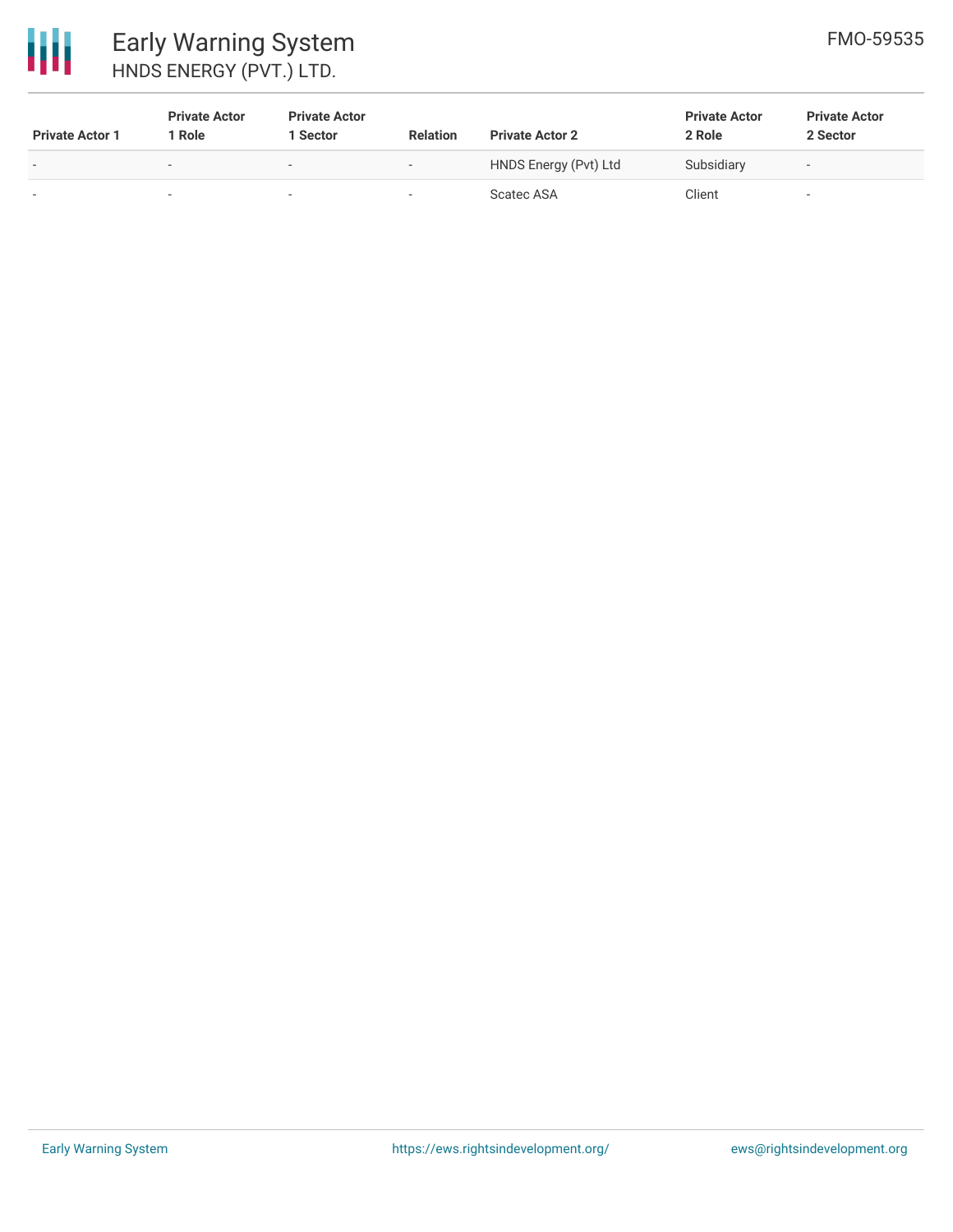

### **Contact Information**

No contact information provided at time of disclosure.

#### ACCESS TO INFORMATION

As part of FMO's ex-ante disclosure (disclosure of transactions before contracting), you can send requests or questions for additional information to: disclosure@fmo.nl

#### ACCOUNTABILITY MECHANISM OF FMO

Communities who believe they will be negatively affected by a project funded by the Dutch Development Bank (FMO) may be able to file a complaint with the Independent Complaints Mechanism, which is the joint independent accountability mechanism of the Dutch Development Bank (FMO) and the German Investment Corporation (KfW). A complaint can be filed in writing, by email, post, or online. The complaint can be filed in English or any other language of the complainant. The Independent Complaints Mechanism is comprised of a three-member Independent Expert Panel and it can provide either problem-solving, compliance review or both, in either order. Additional information about this accountability mechanism, including a guide and template for filing a complaint, can be found at: https://www.fmo.nl/independent-complaints-mechanism